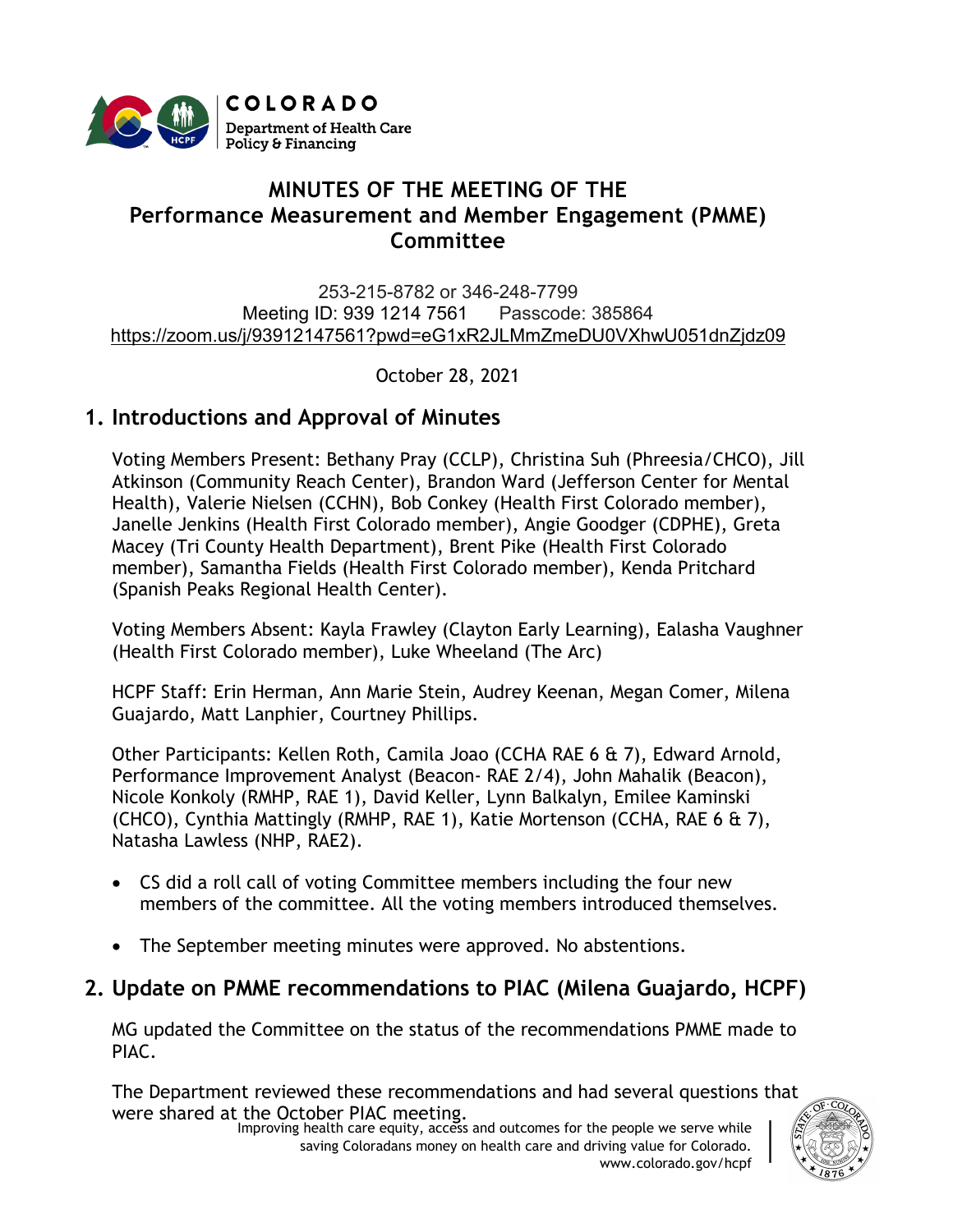The PMME Co-Chair, Bethany Pray, met with Matt Sundeen to answer some of these questions and provide clarification where applicable.

The Department will formalize a written response to PIAC on December 15, 2021.

### **3. Introduction to the ACC program, PIAC, and PMME (Bethany Pray)**

BP presented an overview of the ACC program including this history of the program.

- The goal of the ACC program is to improve member health & reduce costs
- The objectives of the ACC Program:
	- Join physical and behavioral health under one Accountable Entity
	- Strengthen coordination of services
	- Promote member choice and engagement
	- Pay providers for the increased value
	- Ensure greater accountability and transparency

BP provided an overview of the PIAC and PMME committee.

- PMME website: [https://hcpf.colorado.gov/performance-measurement-and](https://hcpf.colorado.gov/performance-measurement-and-member-engagement)[member-engagement](https://hcpf.colorado.gov/performance-measurement-and-member-engagement)
- The purpose of PMME is to assess the performance of the ACC and seeks to evaluate and improve Health First Colorado members' experiences and engagement.

PMME focus for FY21-22:

- Review ACC performance data at least bi-annually to track trends and identify areas of opportunity based on higher and lower performers.
- Vett and provide feedback on measure selection priorities and measure options.
- Explore opportunities to improve the measurement of member experience in ways that lead to action and system responsiveness.

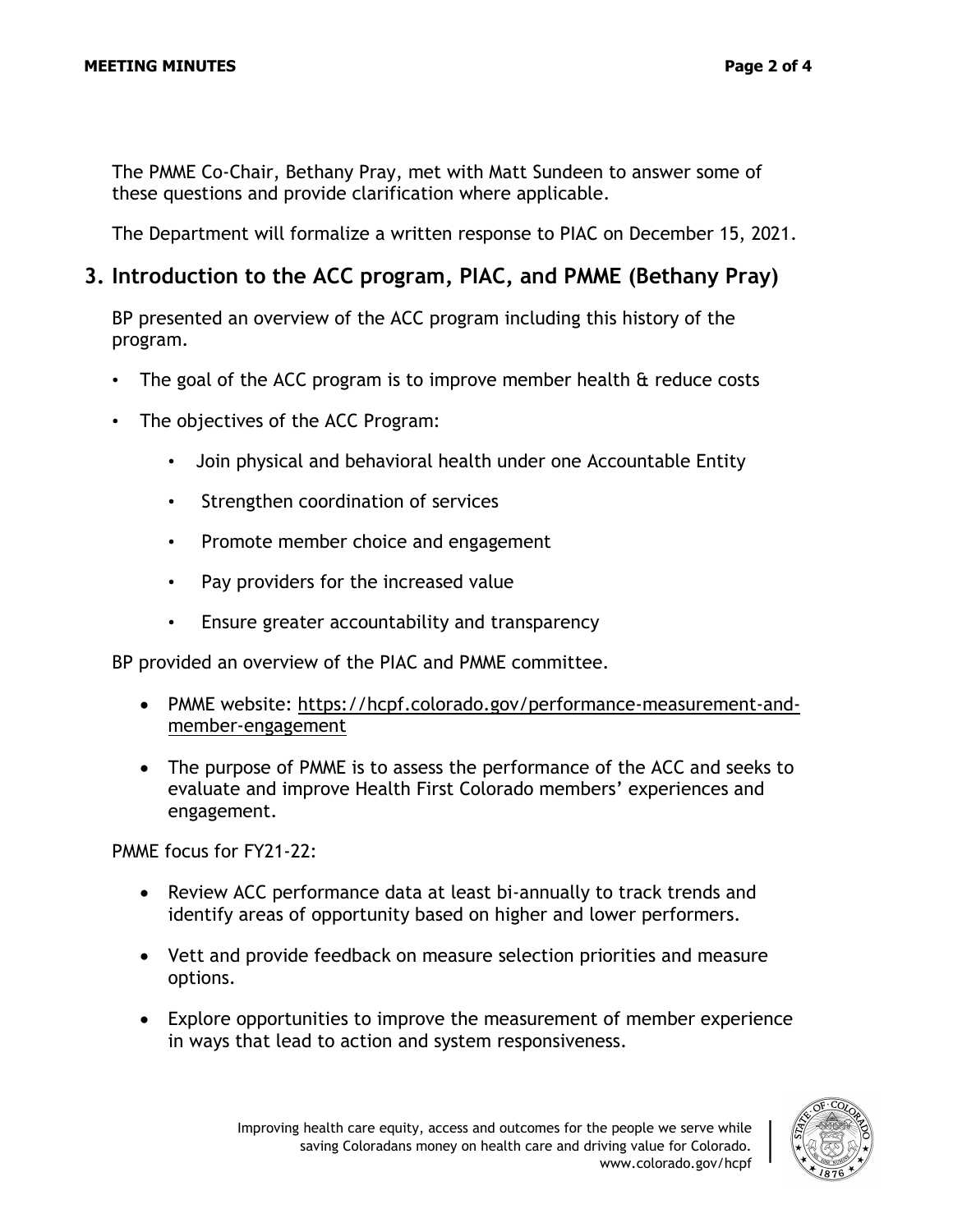• Analyze disaggregated performance measure data and make recommendations on how to improve equity programmatically through performance measures.

### **4. Introduction to Key Performance Indicators (Bethany Pray and Matt Lanphier)**

BP presented an overview of performance measures focused on Key Performance Indicators (KPIs).

- AS reiterated that we need to be thoughtful about how we select a measure. We need to discuss this with RAEs.
	- $\circ$  There are usually required measures as well as a list of measures to choose from.
	- $\circ$  An organization may not immediately have the resources to pull the data from the electronic medical record.

MP presented the Q3 FY2021 KPI data for all six of the KPIs for the group to review.

- One member asked where the KPI measure data comes from.
	- o This depends on the measure: some comes from claims data.

BP provided a brief overview of the Well Child KPI that the committee has chosen to focus on for the next few months.

- Since early visits are so important, we want to understand the data, the challenges providers and Members face, and explore opportunities for improvement.
- The well-child KPI is important because Colorado has been struggling with this for a long time.
- This new well-child KPI is better aligned with Bright Futures.

The group discussed the well child KPI.

- The group would like to see the well-child data broken down into more age categories and demographic data.
- A question was raised about how a well-child visit would be captured if a child goes to see a specialist, urgent care center, or different providers.